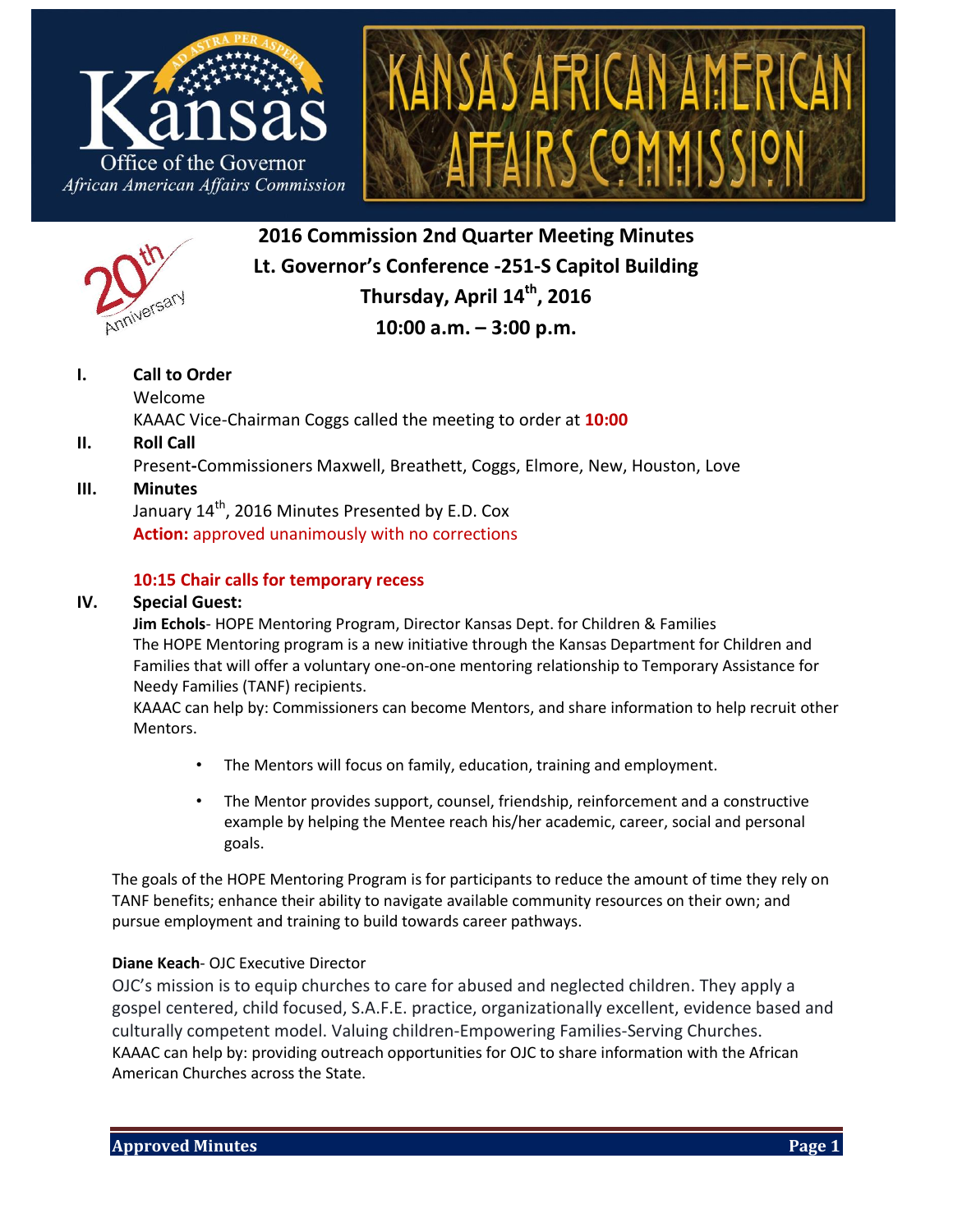### **10:25 recess is ended, meeting called to order.**

#### **V. Chairman's opening COMMENTS**

**discussion:** review of KAAAC official documents **Board Governance –** Review of Board Governance and Bylaws Document

#### *The following minutes were transcribed by Daphne Maxwell, Commissioner, in the interim absence of Kenya Cox, Executive Director. The meeting was held Thursday 14 April 2016 at the State Capitol, 251-S, Topeka, KS from 10:00AM-3:00PM.*

Commissioner (Coggs) Chair: Speaking to KAAAC goals and way ahead:

At Board planning Retreat, will need to work on short-term strategic plan see if there are ways to align goals and plan with Governors Initiatives

Interface with Legislators and legislation (piece); we have to be visible with them/network; establish credibility and an atmosphere of working relationships "I shall not be moved" mentality

Need to set priorities. We cannot do everything but need to prioritize that which we deem important (a good 2-3) and move ahead.

Need to create a synergy between programs (i.e. Mentor programs such as Real Men Real Heroes)

Commissioner Houston:

Reference email received (all Commissioners) reference Audit review for all state commissions; we need to ensure that KAAAC is viable and visible; practice diplomacy but not be compromised; not be stereotyped; we need to follow the money.

Commissioner Coggs: (In response to Commissioner Houston) she didn't think that we had anything to be concerned with; that audits were being conducted but probably not with KAAAC. However, we will ensure that we are in compliance with criteria stipulated.

### **VI. Election of New Officers**

COMMISSION ELECTIONS: Commissioner Coggs conducted the Election of Officers for the coming year.

Nominations: Chair (President): Commissioner Elmore nominated Commissioner Love (accepted the nomination); 2nd by Commissioner Breathett. Vote: Unanimous. (Absent: Commissioner New)

Vice Chair: Commissioner Houston nominated Commissioner New (absent – departed at noon); Commissioner Breathett nominated Commissioner Maxwell (accepted the nomination); Commissioner Love closed the nominations. 2nd by Commissioner Houston. Vote: Unanimous. (Absent: Commissioner New).

Question: Commissioner Maxwell inquired as to why the office of Vice President and Secretary were combined?

Commissioner Coggs stated that this was how it's written in the By-Laws and that the Executive Director had been taking notes/minutes and operating as secretary (part-time); she would like to see this changed. The Commission agreed to review the by-Laws and update as deemed necessary.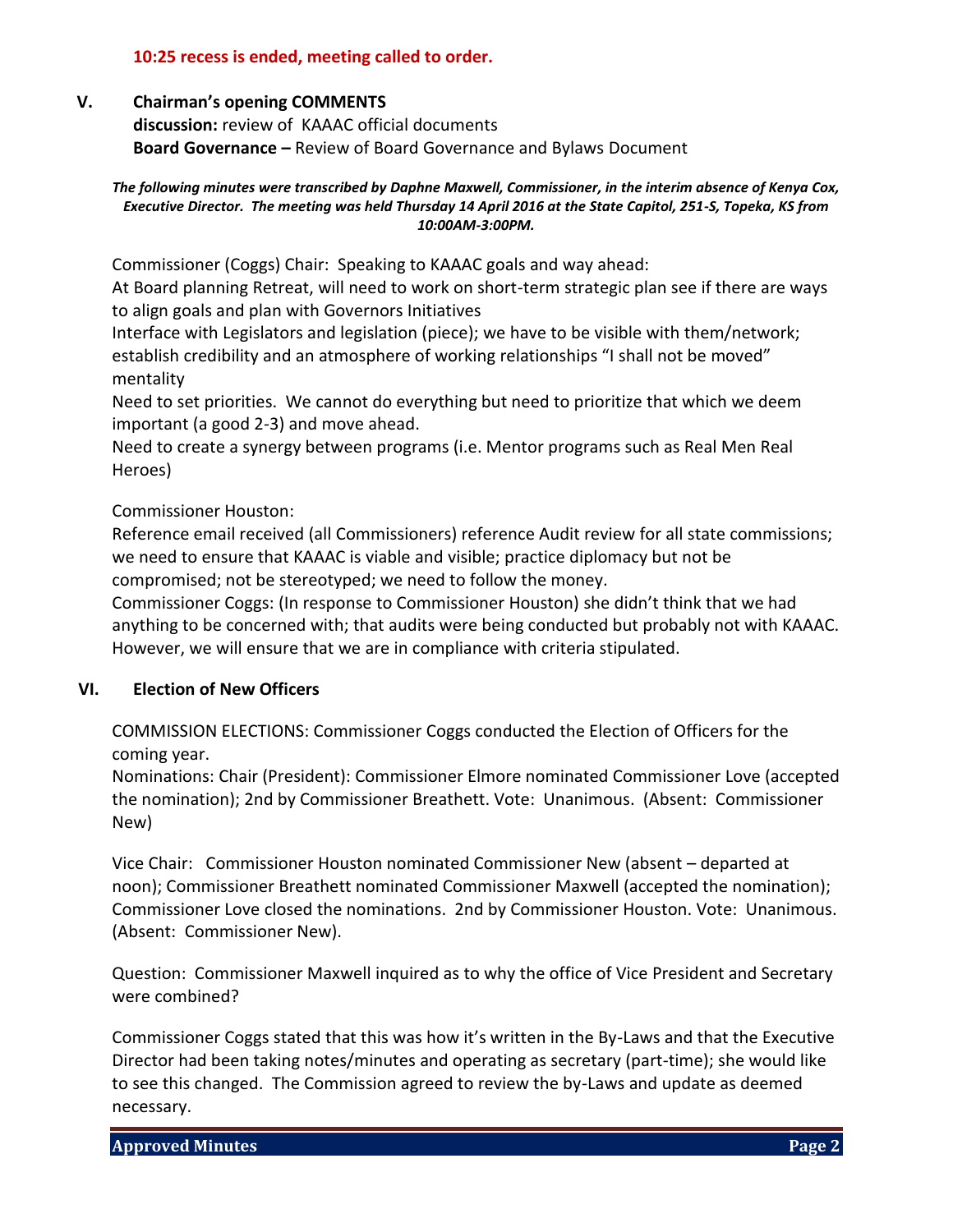Comment: Commissioner Love: He will do the very best he can with assistance. Both Commissioners Love and Maxwell positions will be effective 1 July 2016.

Commissioner Coggs reviewed the Terms of Office of each Commissioner and asked if each desired to serve another term. Commissioners Breathett, Elmore, Maxwell and Coggs names will be forwarded to the Executive Director for extension consideration.

THE WAY AHEAD:

Commissioner Coggs: Would like the Commission to focus on:

Strategic Plan

Measureable Outcomes

Annual Report

Commissioner Capacity as Advisors to agencies and organizations

Reporting accurate data that will identify and bring the KAAAC additional funding LEGISATIVE RELATIONSHIP

Commissioner Breathett: What does this look like?

Commissioner Love: (Discussion) Perhaps invitation to legislative liaisons for a reception or initial icebreaker; lay groundwork' "Ask Legislators how we can support and let them know how they can support the KAAAC.

2nd Phase: Invite Legislators to KAAAC Quarterly Meeting (to give updates and share information)

Commissioner Elmore: Timing will be key to scheduling as they would have to be in session. Commissioner Houston: We want to be a resource for African American issues for Legislators. (Commissioner Breathett departure 1:45pm)

COMMUNICATIONS:

Commissioner Maxwell: stated that it is imperative that our social media sites are updated and accurate as this is how many get their information as to what is happening. We should perhaps post meeting schedules, District news, etc.

The Commissioners agreed with Commissioner Coggs stating that her agency currently uses the software DreamWeaver in which they purchased and went to training so that they could update their own site. Otherwise, we are at the mercy of the state to update information for us. They don't always have time. Whatever needs updating has to have Admin Rights.

(Executive Director returned) – resumed taking meeting notes.

### **VII. Executive Director Update**

 $\triangleright$  Financial Report :

Current copy of KS African Am Affairs Commission Expenditure Report prepared by Dawn Johnson, Accountant, State Agency Service Center | Office of Financial Management distributed to Commissioners for documentation, review and discussion.

 $\triangleright$  Kansas Statewide Efficiency Review:

Discussion: ED Cox emailed information (3/14/16) about the Kansas Statewide Efficiency Review & HB 2721-- Establishing study committees on boards, commission and other entities. General Government Budget committee: The bill is in response to the efficiency report's recommendations with regard to boards, commissions, committees and councils. Included in the recommendations are the Kansas Commission on Disability Concerns, Kansas African-American Affairs Commission, Kansas Hispanic-Latino Affairs Commission, DD Council, Employment First Oversight Commission, Kansas Human Rights Commission, Blind and Visually Impaired Advisory Council and Others.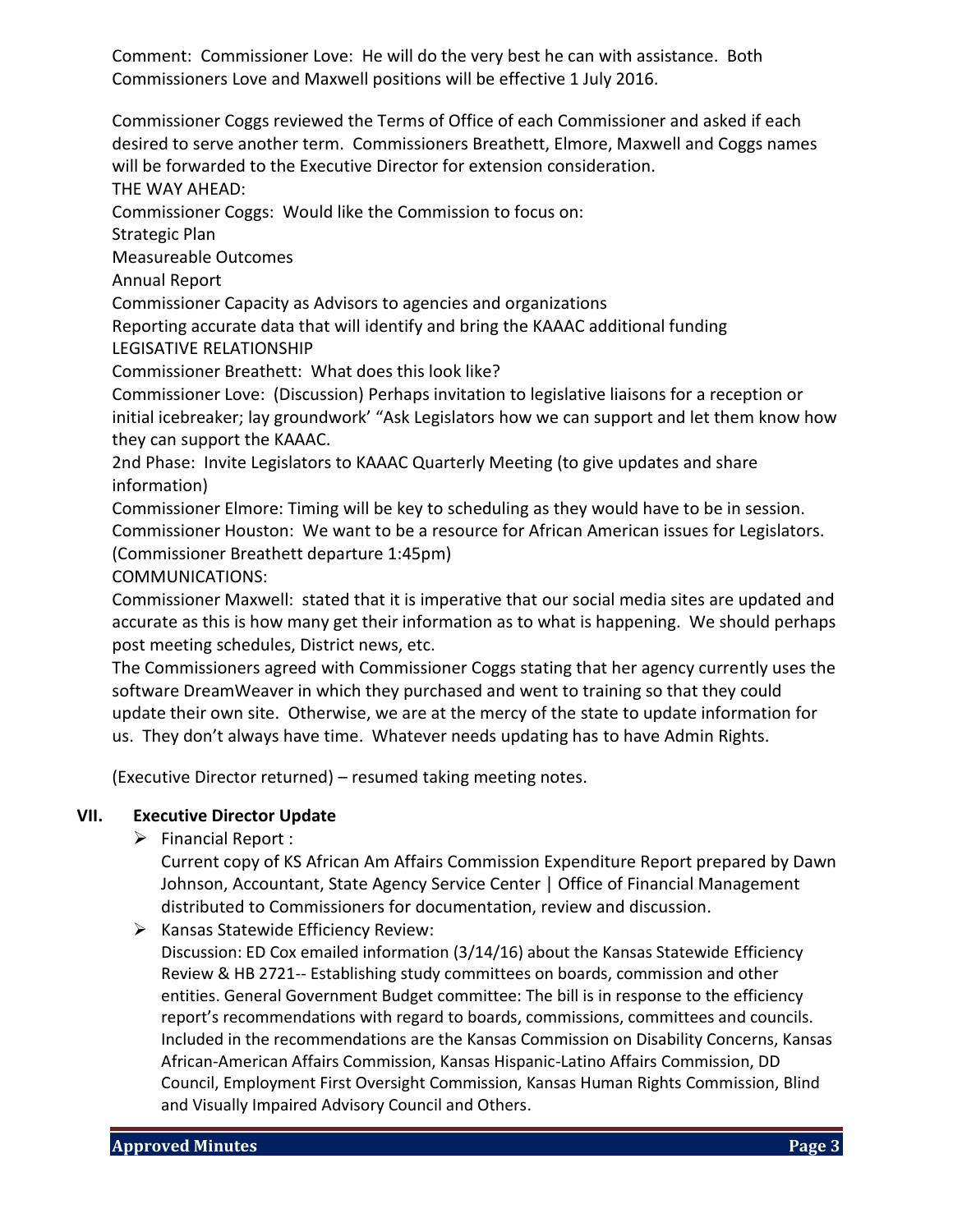**Discussion:** ED Cox expresses her concern about the possible recommendations that could come from the study group. Each commission is different and the needs of their constituency base very distinct. Our Commissions serves as a guidepost that informs the leading stake holders and decision makers about key relevant issues and areas of concerns related to minority populations in Kansas. Partnership and networking opportunities will help us maximize our collective impact.

- **Updated KAAAC Brochures** The board approved the new layout and design
- **KLETC-KAAAC Community Advisory Board Training Academies on Fair & Impartial Policing.**

**Discussion highlights:** Commissioner Love reported on the positive and negative outcomes from *the Fair and Impartial Policing Community Advisory Board Training* held in Wyandotte and Johnson Co. ED Cox provided information from the surveys and Training Evaluation Summaries.

**Community Advisory Board Training Academy – March 14‐15, 2016 – Wyandotte County** Total Number of Training Hours: 16 Number of Attendees: 44 **Community Advisory Board Training Academy – March 16‐17, 2016 – Johnson County** Total Number of Training Hours: 16 Number of Attendees: 72

\*Background:

Following the two CAB programs conducted at KLETC in 2013 and 2014, planning began in mid-2015 for taking the 2-day CAB Academy programs "on the road", with the following established schedule:

**Topeka/Shawnee County** in collaboration with the Topeka Police Department & the Shawnee County Sheriff's Office; Chief James Brown & Sheriff Herman Jones; Date held: September 22- 23, 2015

**Wichita/Sedgwick County** in collaboration with the Wichita Police Department & the Sedgwick County Sheriff's Office; Interim Chief Nelson Mosley and Sheriff Jeff Easter; Date held: January 5-6, 2016

**Kansas City/Wyandotte County** in collaboration with the Kansas City Police Department & the Wyandotte County Sheriff's Office; Chief Terry Zeigler & Sheriff Don Ash; Date held: March 14- 15, 2016

**Lenexa/Johnson County** Sheriff's Office in collaboration with the Lenexa Police Department & Johnson County Sheriff's Office; Chief Tom Hongslo and Sheriff Frank Denning; Date held: March 16-17, 2016

The KLETC/KAAAC CAB programs were well attended and all law enforcement agencies involved did an excellent job in sharing and discussing with community leaders the law enforcement practices in their respective jurisdictions. Many questions about law enforcement policies and procedures were asked and answered. Additionally, following Dr. Fridell's presentation "action plans" were discussed, focusing on how those law enforcement/community action plans might be further implemented within those jurisdictions. Interaction between participants hopefully leads to further discussions and interactions within those communities.

KLETC and KAAAC extend a sincere thank you to all of those who helped plan, coordinate and conduct these CAB Academy Training programs on Fair & Impartial Policing.